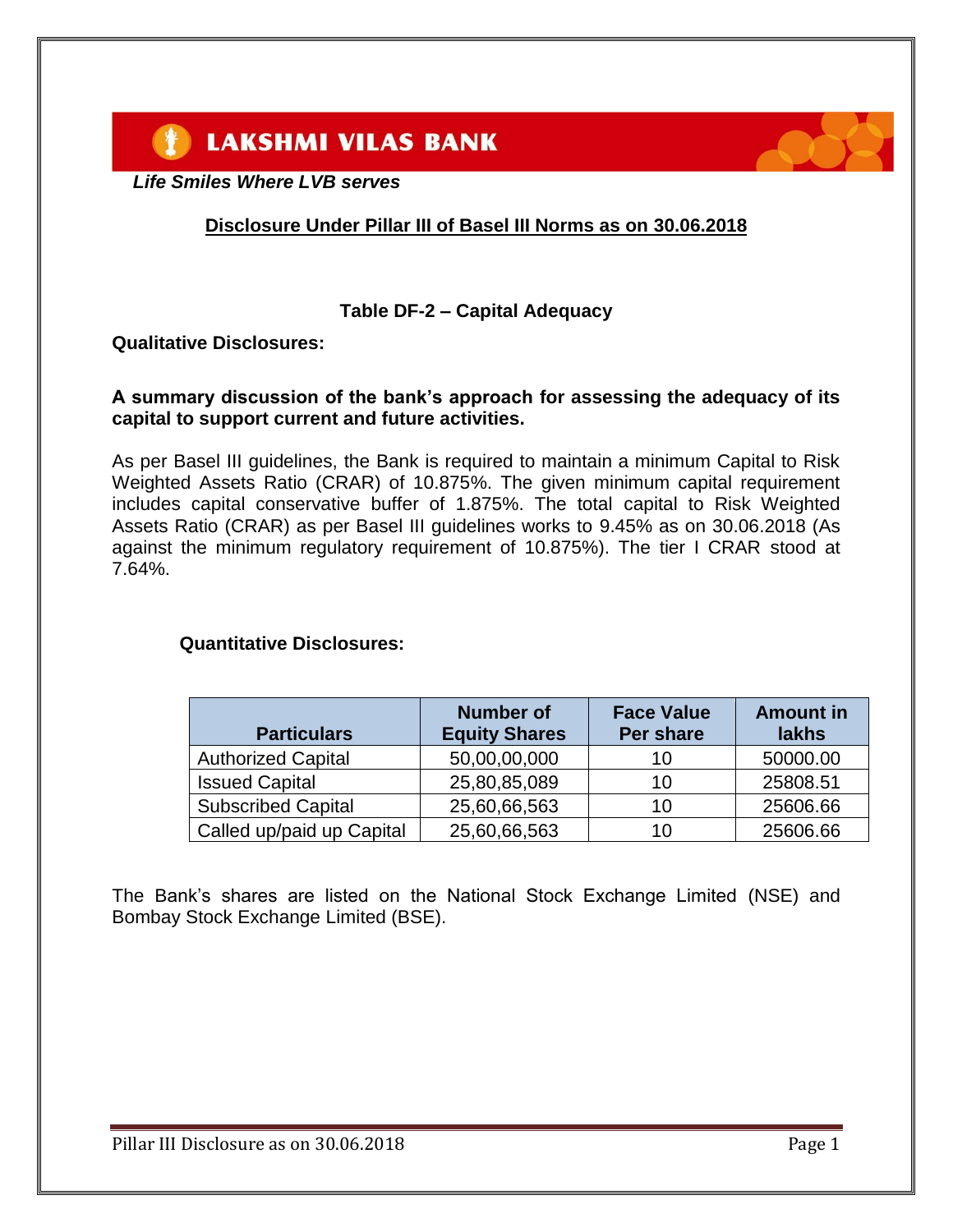# **Break up of capital funds: (**` **In lakhs)**

| A. Tier I Capital Elements                          |           |
|-----------------------------------------------------|-----------|
| 1. Paid up capital                                  | 25605.36  |
| 2. Reserves and surplus                             | 182986.73 |
| 3. Gross Tier I Capital                             | 208592.09 |
| 4. Less (Intangible Assets)                         | 32423.78  |
| 5. Net Tier I Capital                               | 176168.31 |
| <b>B. Tier II Capital Elements</b>                  |           |
| 1. General Provisions and Loan loss Reserve         | 9846.78   |
| 2. Subordinated Debt (Lower Tier II bonds)          | 32498.00  |
| 3. Provision for restructured advances              | 735.79    |
| 4. Provision for unhedged foreign currency exposure | 241.97    |
| 5. Gross Tier II capital                            | 43322.52  |
| 6. Less (Cross holdings)                            | 1500.00   |
| 7. Net Tier II Capital                              | 41822.52  |

# **Break up of Capital Requirements**:

# **(**` **In lakhs)**

| <b>Risk Type</b>                             |            |
|----------------------------------------------|------------|
| b) Capital requirements for Credit Risk      | 212269.63  |
| Portfolios subject to standardized approach  |            |
| Cash & Bank                                  | 290.32     |
| <b>Loans and Advances</b>                    | 187850.27  |
| <b>Fixed Assets</b>                          | 4344.02    |
| <b>Other Assets</b>                          | 9811.56    |
| Off Balance sheet Exposure                   | 9973.45    |
| c) Capital requirements for Market Risk      | 18182.67   |
| <b>Standardized Duration approach</b>        |            |
| <b>Interest Rate Risk</b>                    | 13870.64   |
| Foreign Exchange Risk (including gold)       | 621.89     |
| <b>Equity Risk</b>                           | 3690.14    |
| d) Capital requirements for Operational Risk | 20357.05   |
| Basic Indicator approach                     | 20357.05   |
| Total Risk weight Assets (b+c+d)*100/10.875  | 2306292.80 |
| <b>Total Eligible Capital Funds for CRAR</b> | 217990.86  |
| <b>CRAR (Basel III)</b>                      | 9.45       |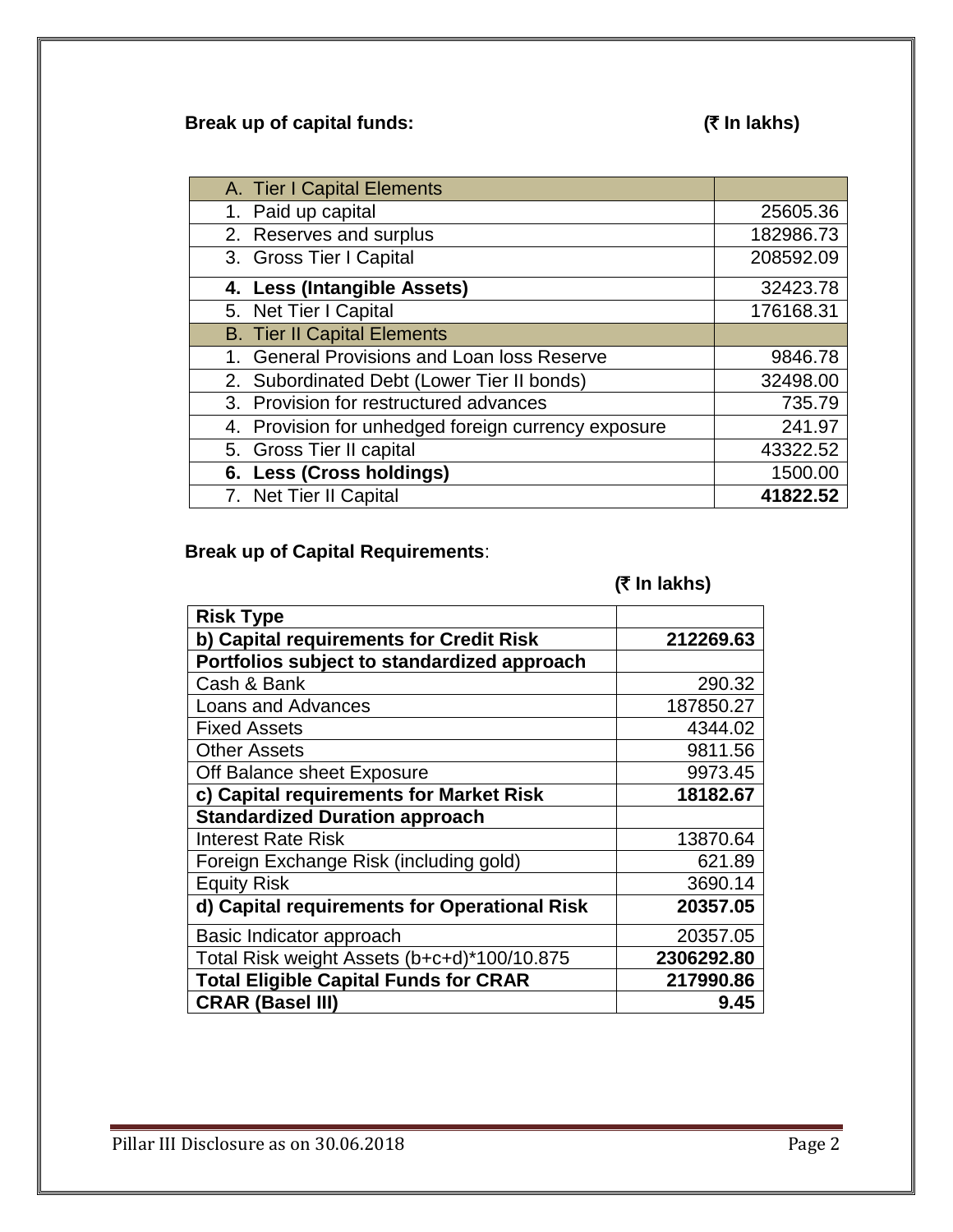**e) Common Equity Tier 1, Tier I and Total Capital ratios:**

| <b>Common Equity Tier I - CRAR</b> | 7.64% |
|------------------------------------|-------|
| <b>Tier I CRAR</b>                 | 7.64% |
| <b>Total CRAR</b>                  | 9.45% |

For the top consolidated group; and for significant bank subsidiaries - Not applicable

# **II. Risk Exposure and Assessment**

# **General Qualitative Disclosure requirement:**

The robustness of risk management framework of the Bank is being achieved mainly from identification/ assessment/ measurement and monitoring of various risks and managing on a continuous basis. The Bank strives to update the practices, policies and process involving risk by benchmarking itself to the best practices in risk management**.** Accordingly steps are being planned into the future under guidance of the Board.

The Bank has in place a Risk Management Committee of the Board of Directors, basis the regulatory requirement for listed entities**.** The Board is responsible for framing, implementing and monitoring of Risk Management framework in the bank. For operational convenience, it has delegated its powers to various committees as shown below.



Pillar III Disclosure as on 30.06.2018 Page 3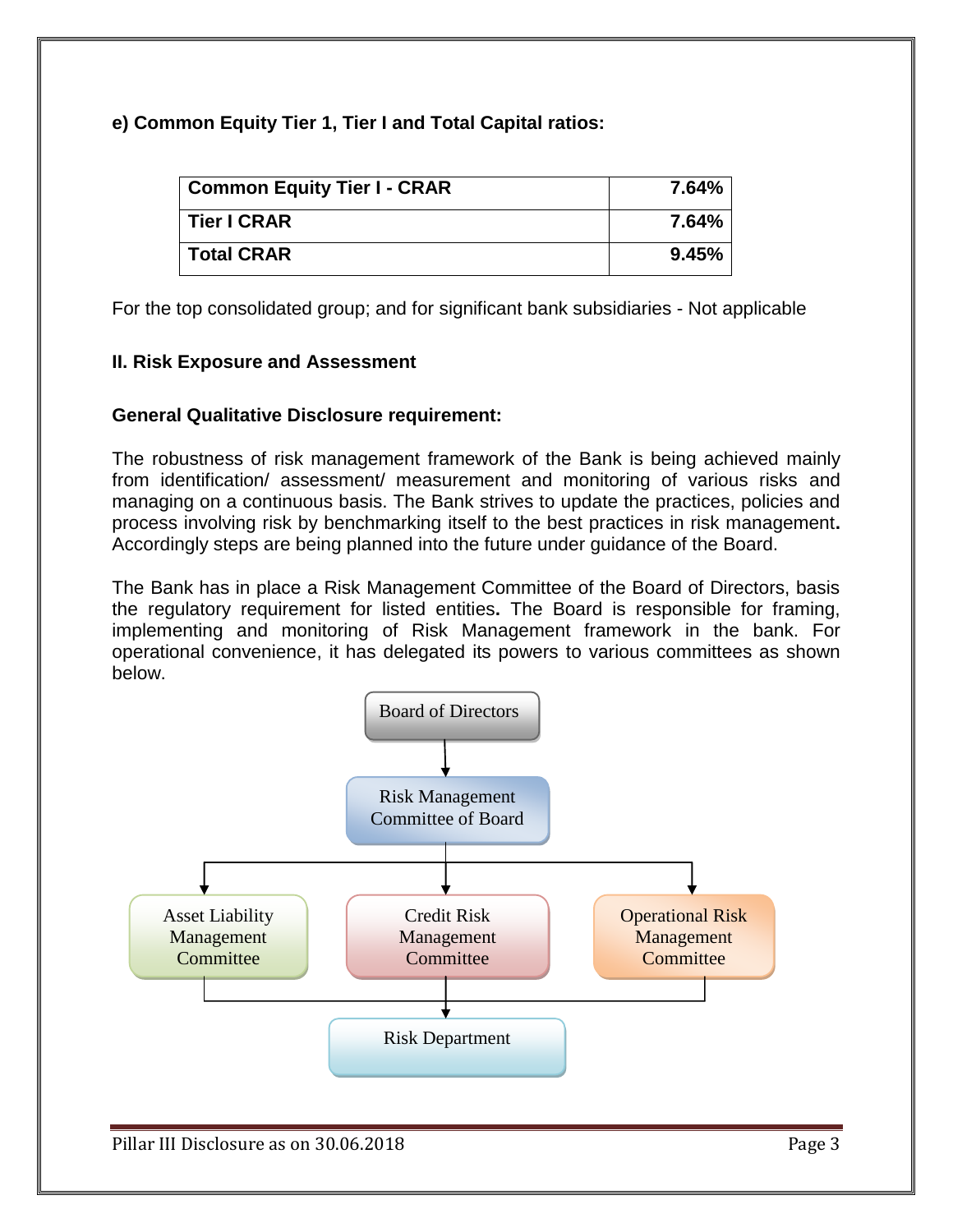The risk management processes are guided by well-defined policies appropriate for various risk categories viz., credit risk, market risk, and operational risk as per the respective regulatory and business requirements. Various policies such as Investment policy, Forex policy, ALM policy, Stress testing policy, Credit Risk Management Policy have been put in place to measure; mitigate the various risks with acceptable levels. The Bank has laid down Stress Testing policy to measure impact of adverse stress scenarios on the adequacy of capital and profit.

# **Organization Structure of Risk Department**

The Risk Department is headed by Chief Risk Officer who reports to the Managing Director and CEO of the Bank. The activities of the Risk Department are being overseen by the Risk Management Committee of the Board. The Department has separate team for individual areas of risk.

# **Credit Risk:**

Credit risk is the risk of financial loss if a client, issuer of securities that the Bank holds or any other counterparty fails to meet its contractual obligations. Credit Risk arises from all transactions that give rise to actual, contingent or potential claims against any counterparty, borrower or obligor. The goal of credit risk management is to achieve reasonable levels of risk acceptable on the credit portfolio and generate risk-adjusted return on capital, targeted portfolio asset quality and management of the credit risk inherent in individual exposures as well as at the portfolio level. The emphasis is placed both on evaluation and management of risk at the individual exposures and analysis of the portfolio behavior.

# **Credit Risk Management policy:**

A comprehensive Credit risk management policy is put in place and the same has been approved by Board. The Credit risk strategy of the bank is based on Risk appetite and risk-return profile and it is being reviewed yearly in CRM policy,. The strategy of the bank shall provide continuity in approach considering cyclical approach of the economy and the resulting shifts in the composition and quality of the overall credit portfolio. It shall also include a statement of the banks willingness to grant credit based on exposure type (for example, commercial, consumer, real estate,etc.,), economic sector (e.g. textile, iron etc.), geographical location, currency, maturity, anticipated profitability, identification of target markets / business sectors (like priority sector lending) and the overall credit portfolio composition.

# **Credit sanction and approval processes:**

The Bank has put in place a structured credit approval process, including a wellestablished procedure of comprehensive credit appraisal. Every extension of credit facility or material change of a credit facility to any counterparty requires credit approval at the appropriate authority level. The Bank has a multi-tier structure for sanction of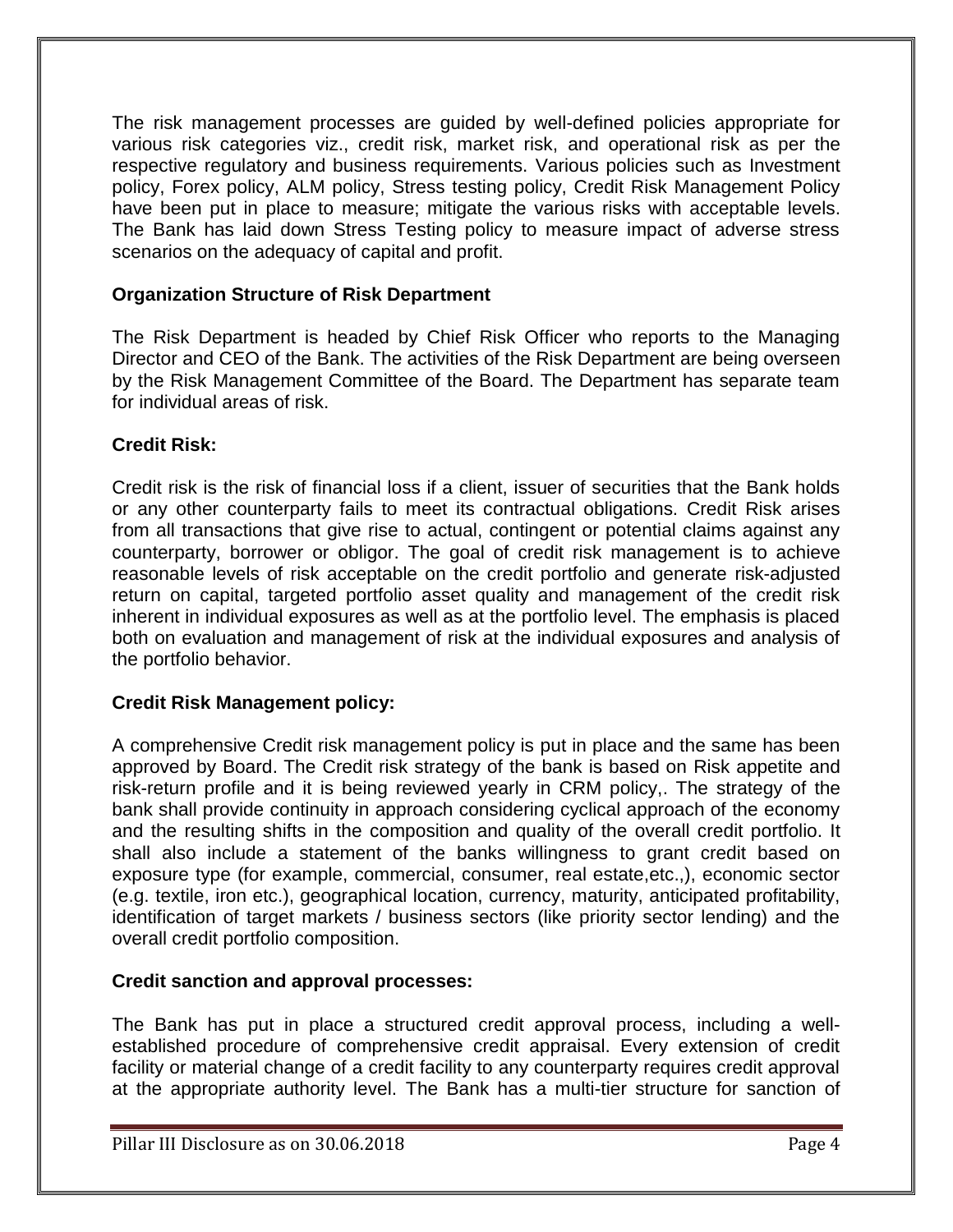credit proposals, with in delegation of lending powers at various levels of officers & executives, duly approved by Board.

The powers vested at each level depend on the quantum and type of the loan facility, Credit rating of the borrower and the overall exposure to the borrower/group.

# **Credit Rating System:**

Internal risk rating remains the foundation of the credit assessment process, providing standardization and objectivity to the process. All sanctioning processes including the delegation of powers are linked to the ratings and the sizes of the exposure. The monitoring frequency applicable to the exposure also depends on the rating of the exposure. Individual borrower exposure ceilings linked to the internal rating and sector specific caps are laid down in the Credit policy to avoid concentration risk. Both credit and market risk expertise are combined to manage risks arising out of traded credit products such as bonds and market benchmarking related lending transactions.

Key sectors are analyzed in detail to suggest strategies for business, considering both risks and opportunities. Such analysis is reviewed by the Credit Risk Management Committee/ RMC B / Various Credit Sanctioning Committees to arrive at the appropriate industry ceilings as well as define the origination and account management strategy for the sector. The Risk Management Committee of the Board periodically reviews the impact of the plausible stress scenarios covering inter alia increased regulatory prescriptions on provisioning requirements, rating downgrades, or drop in the asset values in case of secured exposures etc. on the portfolio. With a view to improve the credit quality, the approval of internal rating is now vested with Risk Department. During the year bank has also put in place a revised internal credit rating system from a reputed agency.

# **Credit review and monitoring:**

Bank has a dedicated monitoring department which looks after review and monitoring of bank's credit portfolio. The Bank has a system under which the lending powers exercised by delegated authority are reported to and reviewed by a higher authority under the Internal Loan Review Mechanism. The Pre-disbursement and postdisbursement processes have also been significantly improved through standardization and Centralization.

# **Market Risk:**

Market risk is the risk of losses in 'on and off-balance sheet' positions arising from the movements in market price as well as the volatilities of those changes, which may impact the Bank's earnings and capital. The risk may pertain to interest rate related instruments (Interest rate risk), equities (equity price risk) and foreign exchange rate risk (currency risk). Market Risk for the Bank emanates from its trading and investment activities, which are undertaken both for the customers and on a proprietary basis. The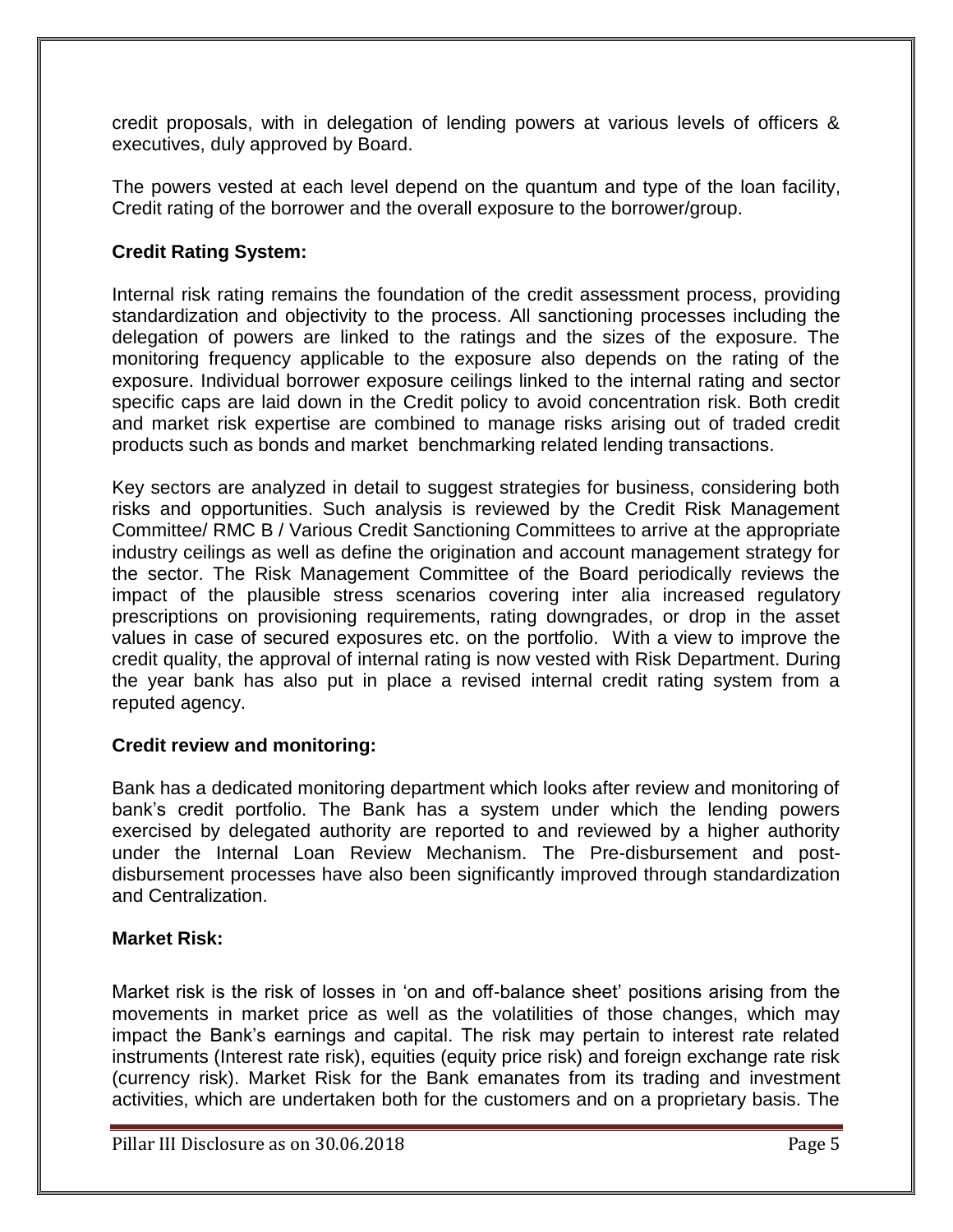Bank adopts a comprehensive approach to market risk management for its banking book as well as its trading book for its operations. The market risk management framework of the Bank provides necessary inputs regarding the extent of market risk exposures, the performance of portfolios vis-a- vis the market risk limits and comparable benchmarks, which provides guidance to the business in optimizing the risk-adjusted rate of return of the Bank's trading and investment portfolio.

Market risk management is guided by well laid down policies, guidelines, processes and systems for the identification, measurement, monitoring and reporting of exposures against various risk limits set in accordance with the risk appetite of the Bank. Treasury Mid-office independently monitors the Bank's investment and trading portfolio in terms of risk limits stipulated in the Market Risk Management. The bank is also investing in better systems to address operational and IT risks and help improve monitoring of market risk.

# **Operational Risk**

Operational risks may emanate from inadequate and/or missing controls in internal processes, people and systems or from external events or a combination of all the four. The Bank has in place an Operational Risk Management (ORM) Policy to manage the operational risk in an effective, efficient and proactive manner. The policy aims at assessing and measuring the magnitude of risks, monitoring and mitigating them through well-defined framework and governance structure.

The RMC at the apex level is the policy making body and is supported by the Operational Risk Management Committee (ORMC) responsible for the implementation of the Operational Risk framework of the Bank and the management of operational risks across the Bank.

All new products and processes, as well as changes in existing products and processes are subjected to risk evaluation by the Bank's Product and Change Management Committee. Outsourcing arrangements are examined and approved by the Outsourcing Committee of the Bank. The IT Systems and Security Committee/ Cyber Risk Committee of the Bank provide directions for mitigating operational risk in the information systems/ cyber issues. Comprehensive frameworks and processes help the Bank in managing and mitigating such risks.

The Bank has set up a comprehensive Operational Risk Management / Measurement System for identifying, documenting, assessing, measuring and periodic monitoring of various risks and controls linked to various processes.

The Business Continuity Management Committee (BCMC) exercises oversight on the implementation of the approved Business Continuity plan (BCP) framework, which has been put in place to ensure continuity of service for its customer base.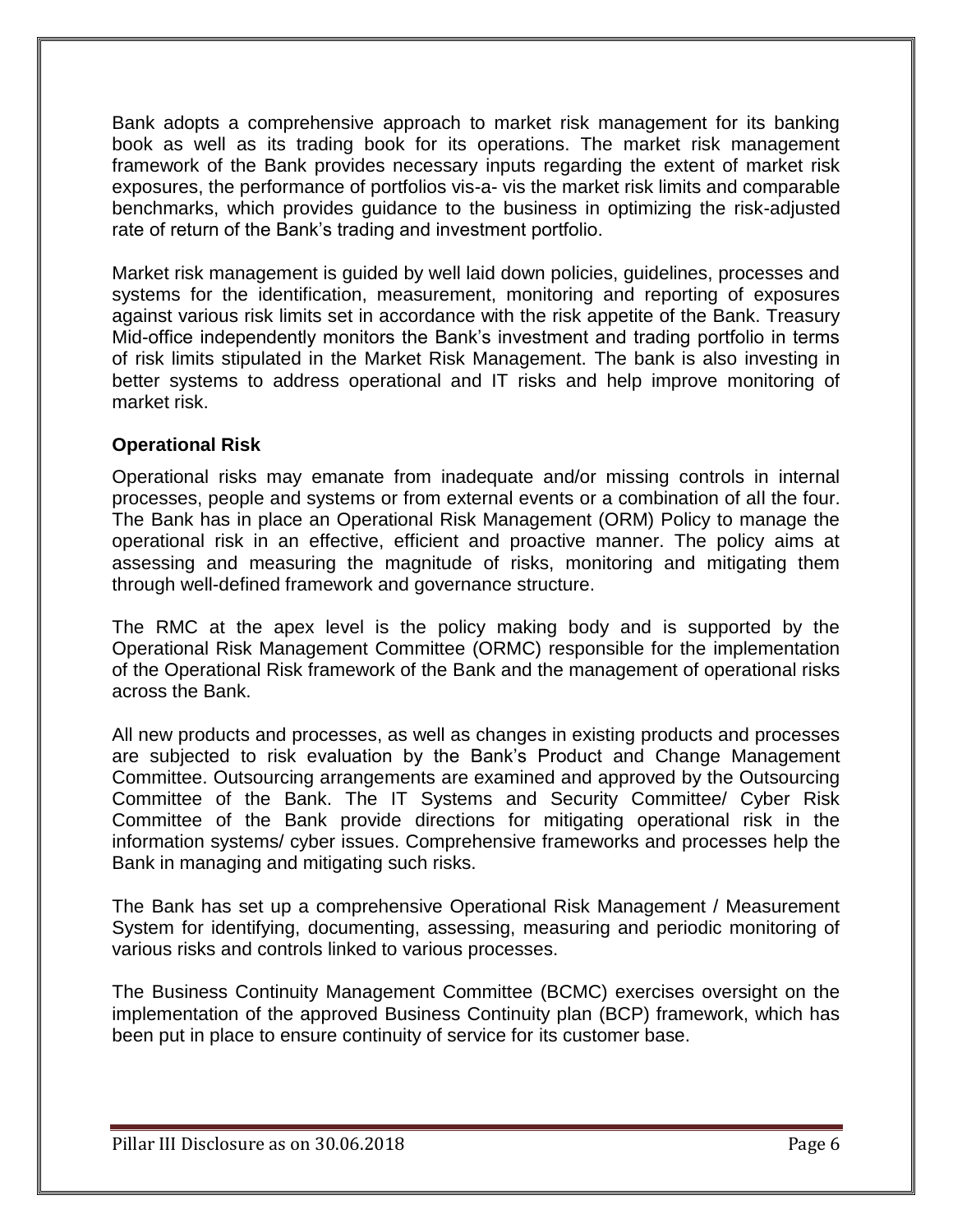Further, the bank continuously examines its risk governance framework, the risk management practices, availability of adequate resources, appropriate systems and continuously strives to improve all these aspects. For example- Ensuring a strong set of experienced and skilled officials in Risk, strengthening the risk management at its Regions, acquiring improvised risk systems and continuously improving risk processes/ tools to be able to have the best of risk management practices in the globe.

## **Interest Rate Risk in Banking Book**

Interest Rate Risk is measured in two different ways. Earnings perspective using Traditional Gap Analysis is to assess the impact of adverse movement in interest rate on the Net Interest Income (Earnings at Risk) and economic value perspective using Duration Gap Analysis to assess the impact of adverse movement in interest rate on the market value of Bank's equity.

ALM policy will manage and monitor the limits / guidance values / target set on interest rate risk of the Banking Book. RMC-B and ALCO at the executive level are responsible for efficient and effective management of Interest rate risk in Banks business.

## **Scope and nature of risk reporting / measurement systems**

The Duration/ Modified duration mainly depends on coupon, maturity and periodicity of payment of installments. Since the modified duration of the liabilities is less compared to the modified duration of assets, there would be fall in the equity value under major stress. Modified duration of Equity is calculated on a quarterly basis. The Stress loss for Interest rate risk in banking book is assessed based on drop in the Market value of equity under 200 bps changes in interest rate. The results of Traditional Gap analysis and Duration Gap analysis including the adherence to tolerance limit set in this regard like , Buckets, Dynamic Liquidity, LCR, Bulk deposit, Retail term deposits are monitored and the same has been placed before ALCO/RMC-B level.

# **Liquidity Risk**

Liquidity is a bank's capacity to fund increase in assets and meet both expected and unexpected cash and collateral obligations at reasonable cost and without incurring unacceptable losses. Liquidity risk is the inability of a bank to meet such obligations as they become due, without adversely affecting the bank's financial condition. The Asset Liability Management policy of the Bank stipulates a broad framework for liquidity risk management to ensure that the Bank is in a position to meet its liquidity obligations as well as to withstand a period of liquidity stress from bank-level factors, market-wide factors or a combination of both.

The liquidity profile of the Bank is monitored on a static as well as on a dynamic basis by using the gap analysis technique supplemented by monitoring of key liquidity ratios and conduct of liquidity stress tests periodically.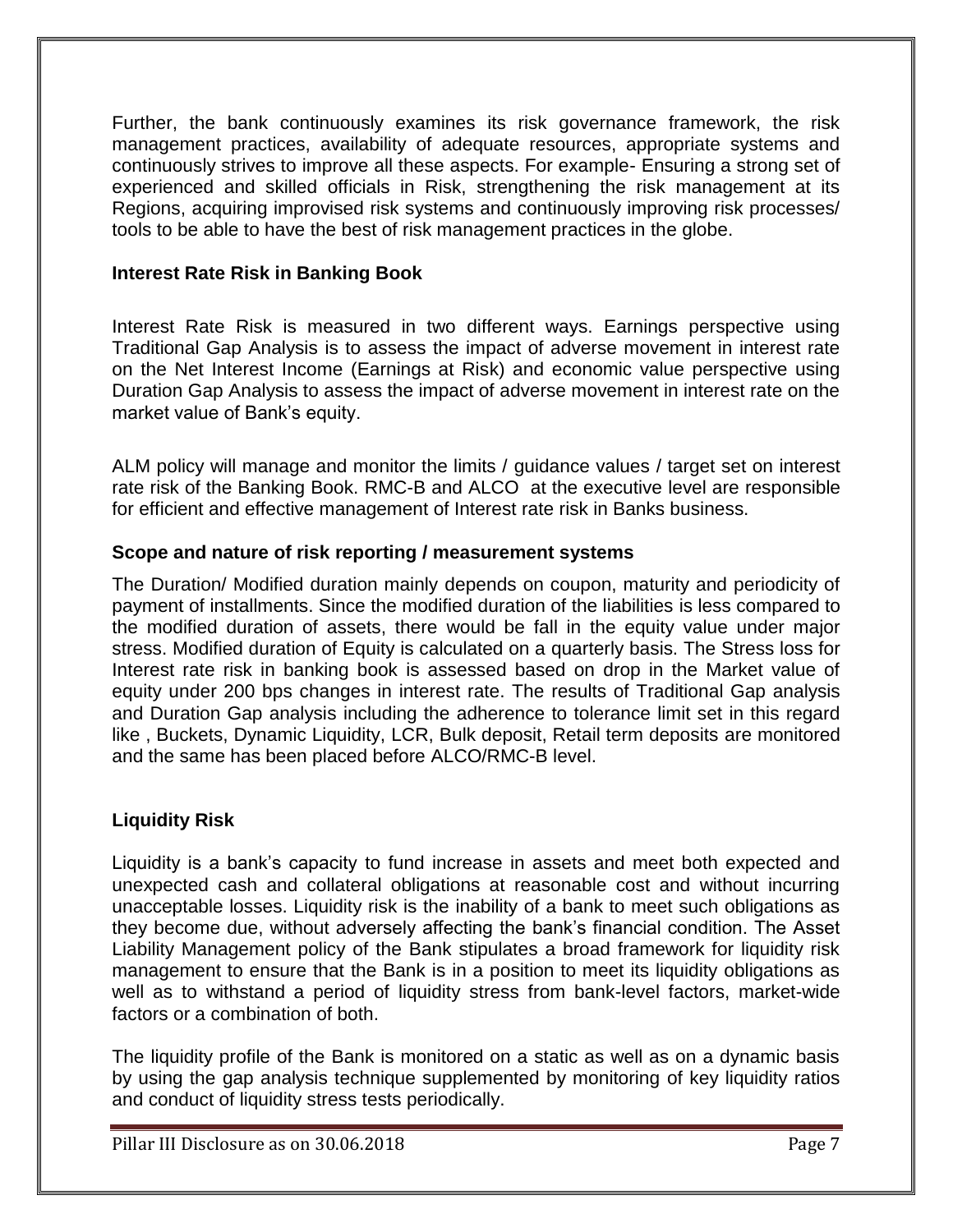The Bank has integrated into the asset liability management framework, the liquidity risk management guidelines issued by RBI pursuant to the Basel III framework on liquidity standards. The Bank maintains the regulatory mandated LCR as per the transitional arrangement laid down by RBI and also ensures adherence to RBI guidelines on monitoring and management of liquidity including liquidity ratios.

# **TABLE DF-3: Credit Risk**

# **Credit Risk: General Disclosures**

## **Qualitative Disclosures**

The general qualitative disclosure requirement with respect to credit risk, Includes the definitions of Past Due, NPA of a loan or a advance and impaired assets (For Accounting Purposes), Out of order and Overdue. These definitions are as per the extant guidelines of Reserve Bank of India.

## **Credit Risk**

Credit risk in simple terms is the potential that bank's borrower or counterparty will fail to meet its obligations in accordance with agreed terms.

Credit risk is defined as the possibility of losses associated with default in repayment or diminution in the credit quality of borrowers or counterparties or diminution in the value of primary and/or collateral assets. In a bank's portfolio, losses stem from outright default due to inability or unwillingness of a customer or counterparty to meet commitments in relation to lending, trading, settlement and other financial transactions.

#### **Discussion of the Bank's Credit risk management policy**

The Board level approved Credit Risk Management Policy is put in place. The goal of the policy is to ensure that it is within the acceptable risk appetite and tolerance limit set by the bank. It manages the credit risk inherent in the entire portfolio as well as the risk in individual credits or transactions and it encompasses identification, measurement, monitoring and control of the credit risk exposures. Further it deals the structure, governance, framework, and processes for effective and efficient management of the Credit risk.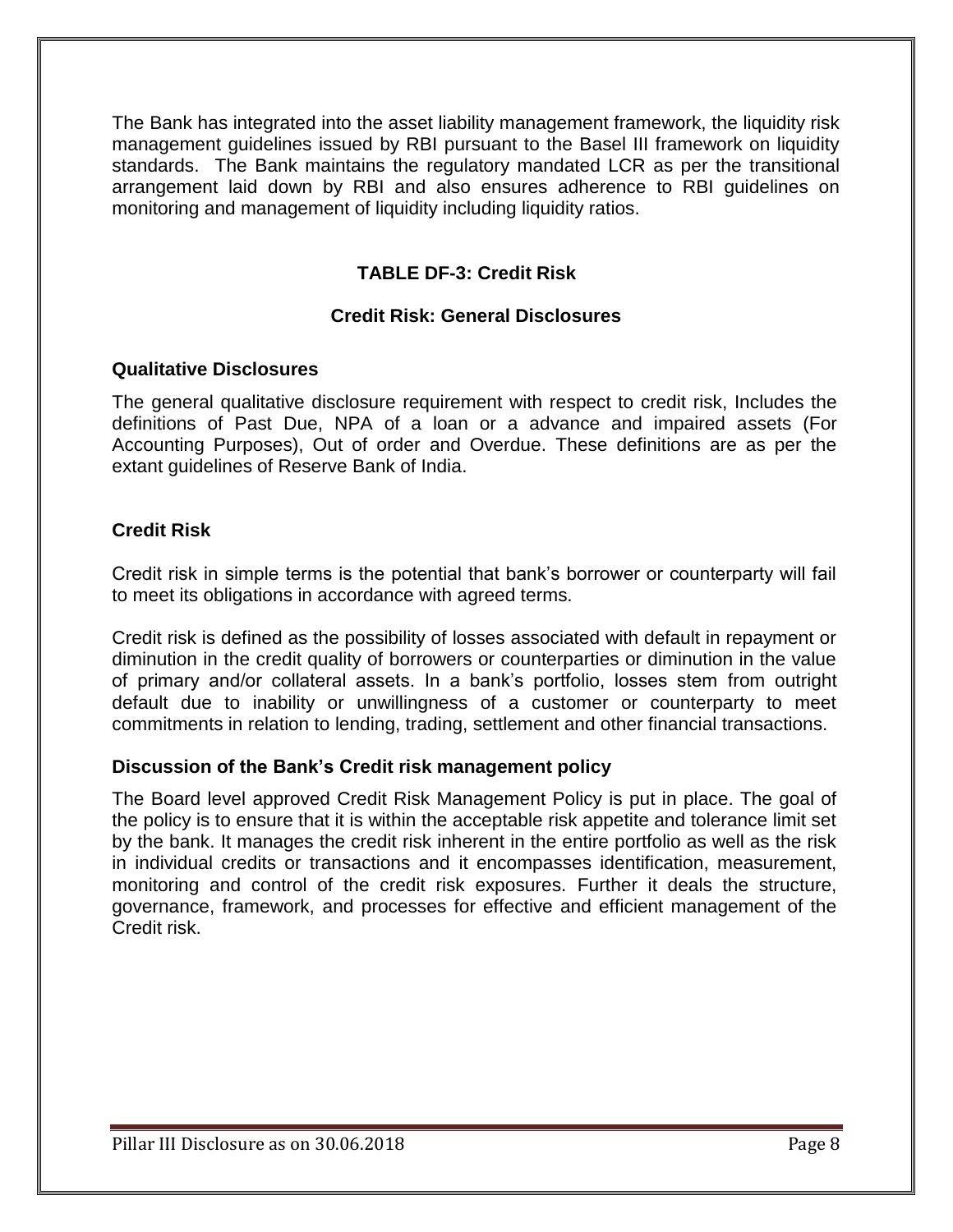# **Quantitative Disclosures**

# **Credit Exposure:-**

| <b>Credit Risk Exposures</b>           | $(5 \ln$ Lacs) |
|----------------------------------------|----------------|
| Fund Based *                           | 2747623.39     |
| Non Fund Based **                      | 228194.09      |
| <b>Total Fund &amp; Non Fund Based</b> | 2975817.48     |

\* It excludes fixed assets, other assets, cash, bank balances, balance with RBI and investments under HTM category.

\*\* Exposure without revaluation.

# **Geographic wise Distribution of Exposures:-**

| <b>State Name</b>    | <b>Funded</b><br><b>Exposure</b> | <b>Non Funded</b><br><b>Exposure</b> | <b>Total</b><br><b>Exposure</b> |
|----------------------|----------------------------------|--------------------------------------|---------------------------------|
| Andhra Pradesh       | 158402.97                        | 4713.46                              | 163116.44                       |
| Chandigarh           | 7.11                             | 0.00                                 | 7.11                            |
| Chhattisgarh         | 4809.19                          | 398.46                               | 5207.65                         |
| Gujarat              | 39521.16                         | 4899.54                              | 44420.70                        |
| Haryana              | 8980.31                          | 1461.58                              | 10441.89                        |
| Jharkhand            | 3529.33                          | 0.00                                 | 3529.33                         |
| Karnataka            | 362369.01                        | 10114.77                             | 372483.78                       |
| Kerala               | 148164.93                        | 73.79                                | 148238.73                       |
| Madhya Pradesh       | 4311.32                          | 22.00                                | 4333.32                         |
| Maharashtra          | 714973.62                        | 17787.00                             | 732760.61                       |
| New Delhi            | 121535.77                        | 47940.41                             | 169476.18                       |
| Odhisha              | 1152.13                          | 23.88                                | 1176.01                         |
| Puducherry           | 9617.31                          | 745.64                               | 10362.95                        |
| Punjab               | 1.95                             | 0.00                                 | 1.95                            |
| Rajastan             | 10167.20                         | 72.25                                | 10239.45                        |
| Tamilnadu            | 926569.13                        | 106418.66                            | 1032987.79                      |
| Telangana            | 166566.07                        | 19211.93                             | 185778.00                       |
| <b>Uttar Pradesh</b> | 2763.88                          | 62.36                                | 2826.23                         |
| West Bengal          | 64181.02                         | 14248.36                             | 78429.38                        |
| Total                | 2747623.39                       | 228194.09                            | 2975817.48                      |

## **(**` **In lakhs)**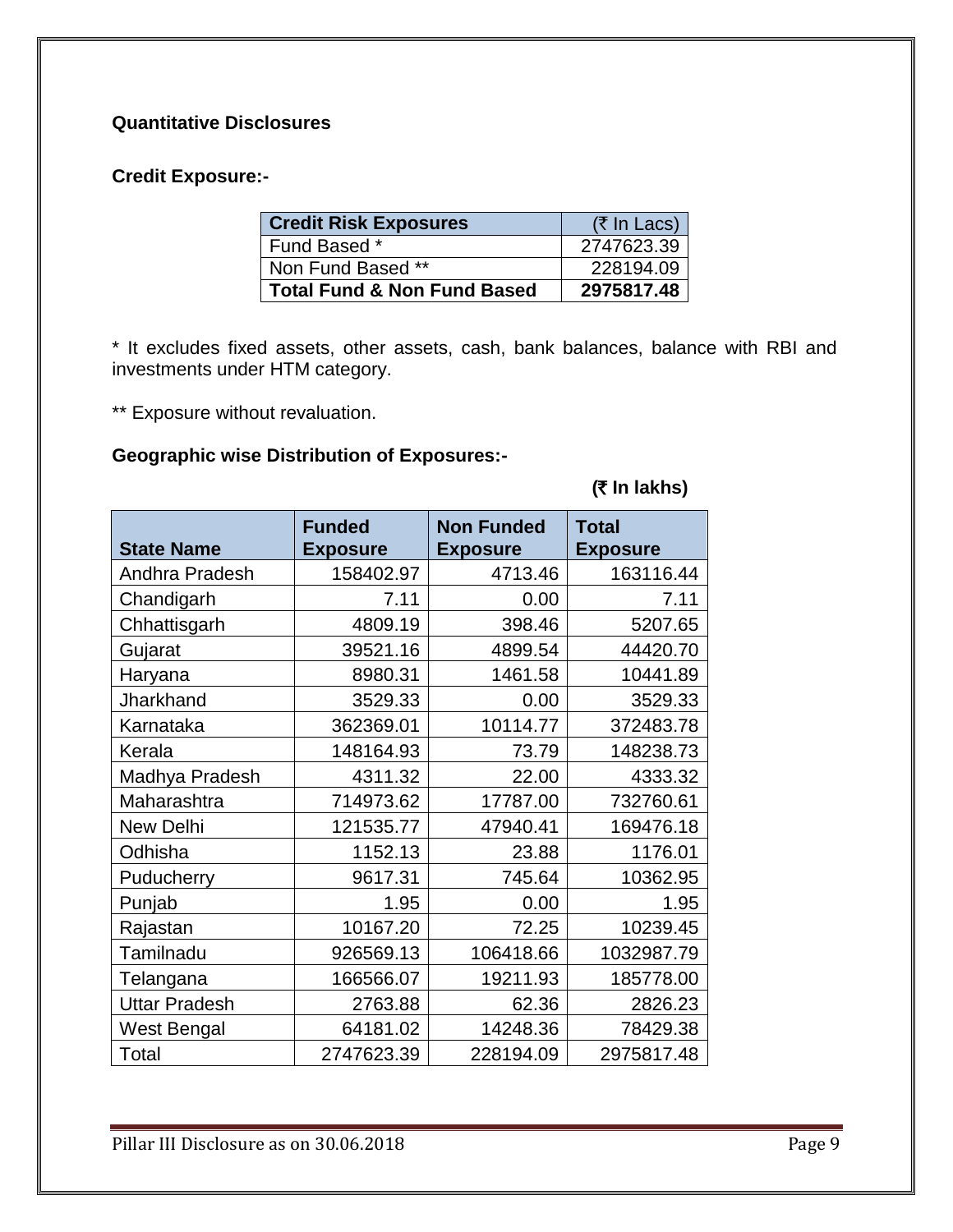# **Industry Wise distribution of Exposures:-**

#### **(**` **in lakhs)**

| S.No           | <b>Industry Name</b>                                                             | <b>Funded</b><br>exposure | <b>Non</b><br><b>Funded</b><br><b>Exposure</b> | <b>Total</b><br><b>Exposure</b> | % of total<br><b>Exposure</b> |
|----------------|----------------------------------------------------------------------------------|---------------------------|------------------------------------------------|---------------------------------|-------------------------------|
| 1              | All Engineering                                                                  | 21736.46                  | 8805.07                                        | 30541.53                        | 1.03                          |
| $\overline{2}$ | <b>Basic Metal and Metal Products</b>                                            | 104537.20                 | 2184.31                                        | 106721.51                       | 3.59                          |
| 3              | Beverages (excluding Tea &<br>Coffee) and Tobacco                                | 32321.31                  | 1423.00                                        | 33744.31                        | 1.13                          |
| $\overline{4}$ | <b>Cement and Cement Products</b>                                                | 3665.06                   | 292.37                                         | 3957.44                         | 0.13                          |
| 5              | <b>Chemicals and Chemical Products</b><br>(Dyes, Paints, etc.)                   | 27689.48                  | 34.45                                          | 27723.93                        | 0.93                          |
| 6              | <b>Food Processing</b>                                                           | 8720.31                   | 1092.49                                        | 9812.80                         | 0.33                          |
| $\overline{7}$ | <b>Gems and Jewellery</b>                                                        | 11186.52                  | 838.91                                         | 12025.43                        | 0.40                          |
| 8              | <b>Glass &amp; Glassware</b>                                                     | 2890.68                   | 5.67                                           | 2896.34                         | 0.10                          |
| 9              | Infrastructure                                                                   | 199705.35                 | 46527.40                                       | 246232.74                       | 8.27                          |
| 10             | Leather and Leather products                                                     | 537.87                    | 2.00                                           | 539.87                          | 0.02                          |
| 11             | Mining and Quarrying                                                             | 21386.80                  | 2077.55                                        | 23464.35                        | 0.79                          |
| 12             | Paper and Paper Products                                                         | 8529.24                   | 475.16                                         | 9004.40                         | 0.30                          |
| 13             | Petroleum (non-infra), Coal<br>Products (non-mining) and<br><b>Nuclear Fuels</b> | 910.68                    | 357.96                                         | 1268.63                         | 0.04                          |
| 14             | Rubber, Plastic and their Products                                               | 4391.17                   | 30.79                                          | 4421.96                         | 0.15                          |
| 15             | <b>Textiles</b>                                                                  | 112165.42                 | 7973.95                                        | 120139.37                       | 4.04                          |
| 16             | Vehicles, Vehicle Parts and<br><b>Transport Equipments</b>                       | 5174.56                   | 109.29                                         | 5283.84                         | 0.18                          |
| 17             | Wood and Wood Products                                                           | 9652.45                   | 6700.66                                        | 16353.11                        | 0.55                          |
| 18             | Other industries                                                                 | 31020.91                  | 254.39                                         | 31275.30                        | 1.05                          |
|                | <b>Residual Advance</b>                                                          | 2141401.93                | 149008.68                                      | 2290410.61                      | 76.97                         |
|                | <b>Total</b>                                                                     | 2747623.39                | 228194.09                                      | 2975817.49                      |                               |

Note: The industries break-up given on the same lines as prescribed for DSB returns. Residual advances are educational loans, Housing loans, Gold loans, Loan against deposits, Personal loan, staff loan, consumer loans, vehicle loans, etc., The Industries which has crossed 5% of gross credit exposure are:

a) Infrastructure- 8.27%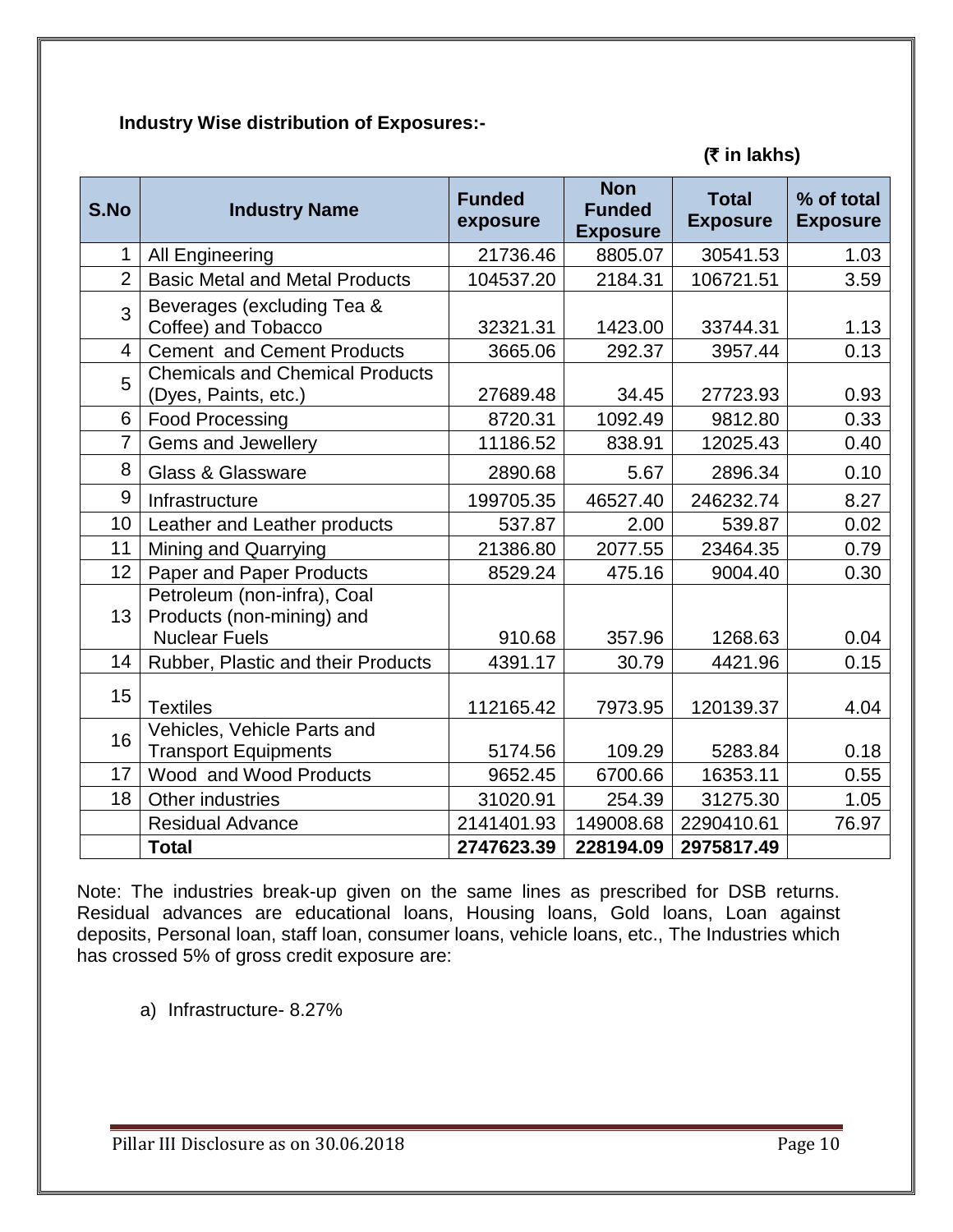## **Residual Contractual maturity breakdown of assets**

## **(**` **in lakhs)**

|                            | <b>Cash</b> | <b>Balance</b><br>with RBI | <b>Balance</b><br>with<br><b>Other</b><br><b>Banks</b> | <b>Investment</b><br>$\mathbf{s}$ | Repo-<br><b>Asset</b> | <b>Advances</b> | <b>Fixed</b><br><b>Assets</b> | <b>Other</b><br><b>Assets</b> |
|----------------------------|-------------|----------------------------|--------------------------------------------------------|-----------------------------------|-----------------------|-----------------|-------------------------------|-------------------------------|
| Overdue<br>to Day 1        | 37201.54    | 2130.63                    | 13260.26                                               | 215727.76                         | 0.00                  | 27425.58        | 0.00                          | $-1764.40$                    |
| 2-7 Days                   | 0.00        | 2160.85                    | 0.00                                                   | 42643.60                          | 17500.00              | 58508.89        | 0.00                          | 518.84                        |
| 8-14 Days                  | 0.00        | 2692.00                    | 0.00                                                   | 12409.53                          | 0.00                  | 57294.49        | 0.00                          | 604.28                        |
| 15-30<br><b>Days</b>       | 0.00        | 4989.12                    | 0.00                                                   | 22998.74                          | 0.00                  | 268012.57       | 0.00                          | 1207.00                       |
| 31-60<br><b>Days</b>       | 0.00        | 4506.67                    | 0.00                                                   | 20825.76                          | 0.00                  | 147091.01       | 0.00                          | 2777.64                       |
| 61-90<br><b>Days</b>       | 0.00        | 4648.86                    | 0.00                                                   | 25074.66                          | 0.00                  | 123372.12       | 0.00                          | 2674.98                       |
| $3 - 6$<br><b>Months</b>   | 0.00        | 12076.66                   | 0.00                                                   | 82727.88                          | 0.00                  | 74928.31        | 0.00                          | 7767.07                       |
| 6 Months-<br>1 Year        | 0.00        | 24365.20                   | 0.00                                                   | 122568.18                         | 0.00                  | 94024.63        | 0.00                          | 0.00                          |
| 1-3 Years                  | 0.00        | 44381.47                   | 63.00                                                  | 220883.85                         | 0.00                  | 982242.64       | 0.00                          | 105736.88                     |
| 3-5 Years                  | 0.00        | 3783.34                    | 0.00                                                   | 59419.44                          | 0.00                  | 296275.26       | 0.00                          | 0.00                          |
| Over <sub>5</sub><br>Years | 0.00        | 27947.57                   | 25.00                                                  | 160128.77                         | 0.00                  | 352243.20       | 43289.50                      | 57983.53                      |
| <b>Total</b>               | 37201.54    | 133682.36                  | 13348.26                                               | 985408.16                         | 17500.00              | 2481418.71      | 43289.50                      | 177505.82                     |

## **Asset Quality**

## **(** ` **in lakhs)**  Amount of Non-Performing Assets (Gross) Substandard 117046.60 Doubtful – 1 123822.29 Doubtful – 2 11584.77  $Doubtful - 3$  9921.32  $\sf{Loss}$  . The contract of the contract of the contract of the contract of the contract of the contract of the contract of the contract of the contract of the contract of the contract of the contract of the contract of the Net NPA 147808.90 Gross NPA to gross advances (%) 10.73% Net NPAs to Net advances (%) 6.96% **Movement of NPAs (Gross) (from 01.04.18 to 30.06.18)** Opening Balance 269421.29 Additions during the period 39509.67

Pillar III Disclosure as on 30.06.2018 Page 11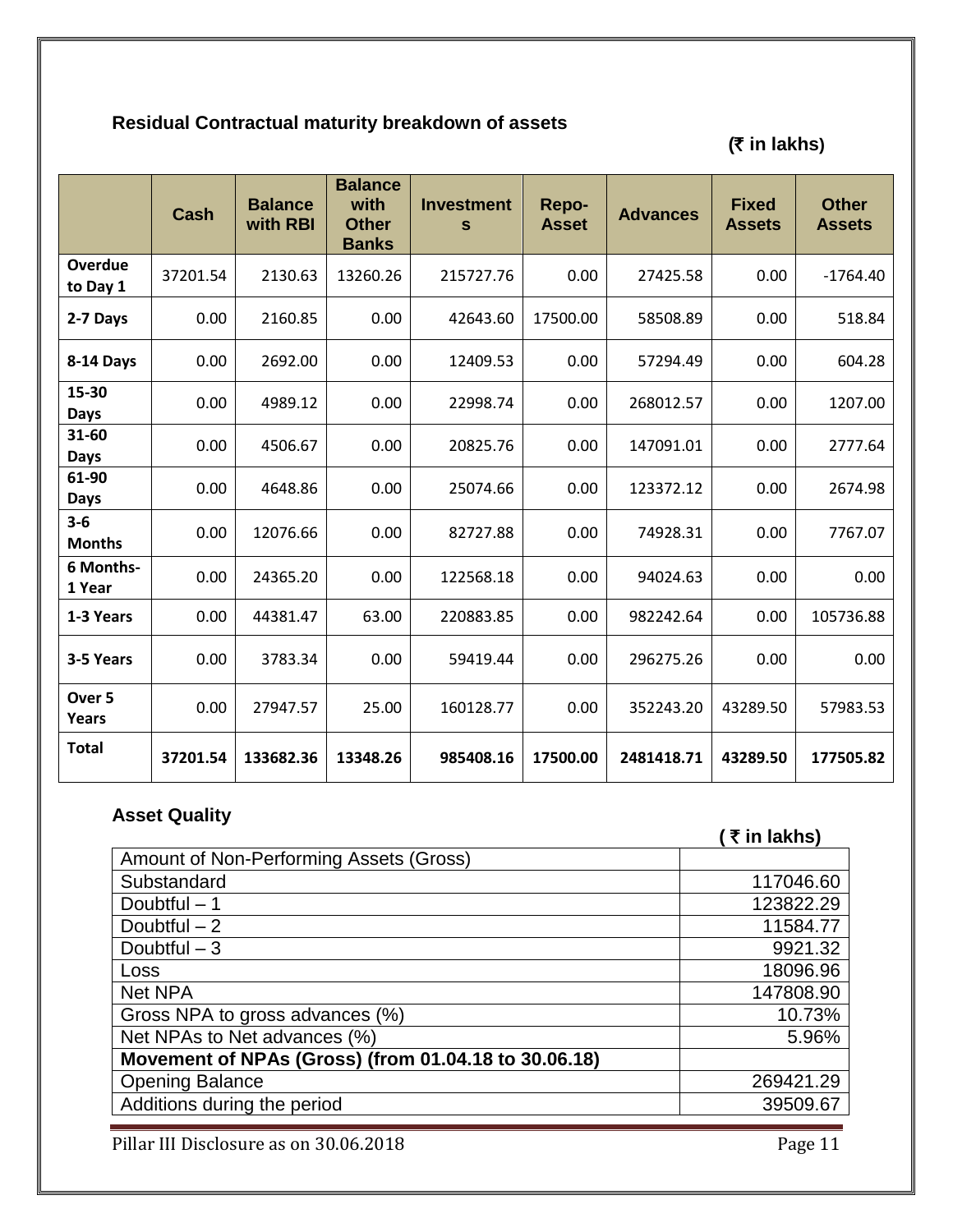| Pillar III Disclosure as on 30.06.2018 | Page 12 |
|----------------------------------------|---------|
|                                        |         |

| <b>Reductions</b>      | 28459.29      |
|------------------------|---------------|
| <b>Closing Balance</b> | .67<br>280471 |
|                        |               |

# **Movement of Provisions and in the latter of the latter of Provisions** (₹ in lakhs)

|                                                               | <b>Specific Provision</b> |
|---------------------------------------------------------------|---------------------------|
| <b>Opening Balance</b>                                        | 116905.01                 |
| Provisions made during the period                             | 22735.56                  |
| Write off                                                     | 2005.00                   |
| Write back of excess provisions                               | 13806.76                  |
| Any other adjustments, including transfers between provisions | 0.00                      |
| Closing balance                                               | 125833.81                 |

Details of write offs and recoveries that have been booked directly to the Income statement

# **(** ` **in lakhs)**

| Write offs that have been booked directly to the income statement | 1076.33 |
|-------------------------------------------------------------------|---------|
| Recoveries that have been booked directly to the income statement | 695.40  |

# I**nvestments (**` **in lakhs)**

| Amount of Non Performing Investments                        | 5258.11  |
|-------------------------------------------------------------|----------|
| Amount of provisions held for non-performing investments    | 3626.23  |
| Movement of provisions for depreciation on Investments      |          |
| <b>Opening Balance</b>                                      | 10045.10 |
| Provisions made during the period (April 2018 to June 2018) | 5190.51  |
| Write-off/Write – back of excess provisions                 | 488.81   |
| <b>Closing Balance</b>                                      | 14746.80 |

# **Major Industry break up of NPA**

# **(** ` **in lakhs)**

| <b>Industry</b>                       | <b>Gross NPA</b> | <b>Specific</b><br><b>Provision</b> |
|---------------------------------------|------------------|-------------------------------------|
| Infrastructure                        | 72912.59         | 37424.70                            |
| <b>Basic Metal and Metal Products</b> | 51583.64         | 13673.99                            |
| Mining and Quarrying                  | 9981.54          | 8698.50                             |
| <b>Textiles</b>                       | 14780.03         | 4529.34                             |
| <b>Food Processing</b>                | 2.87             | 0.43                                |
| <b>Total</b>                          | 149260.67        | 64326.96                            |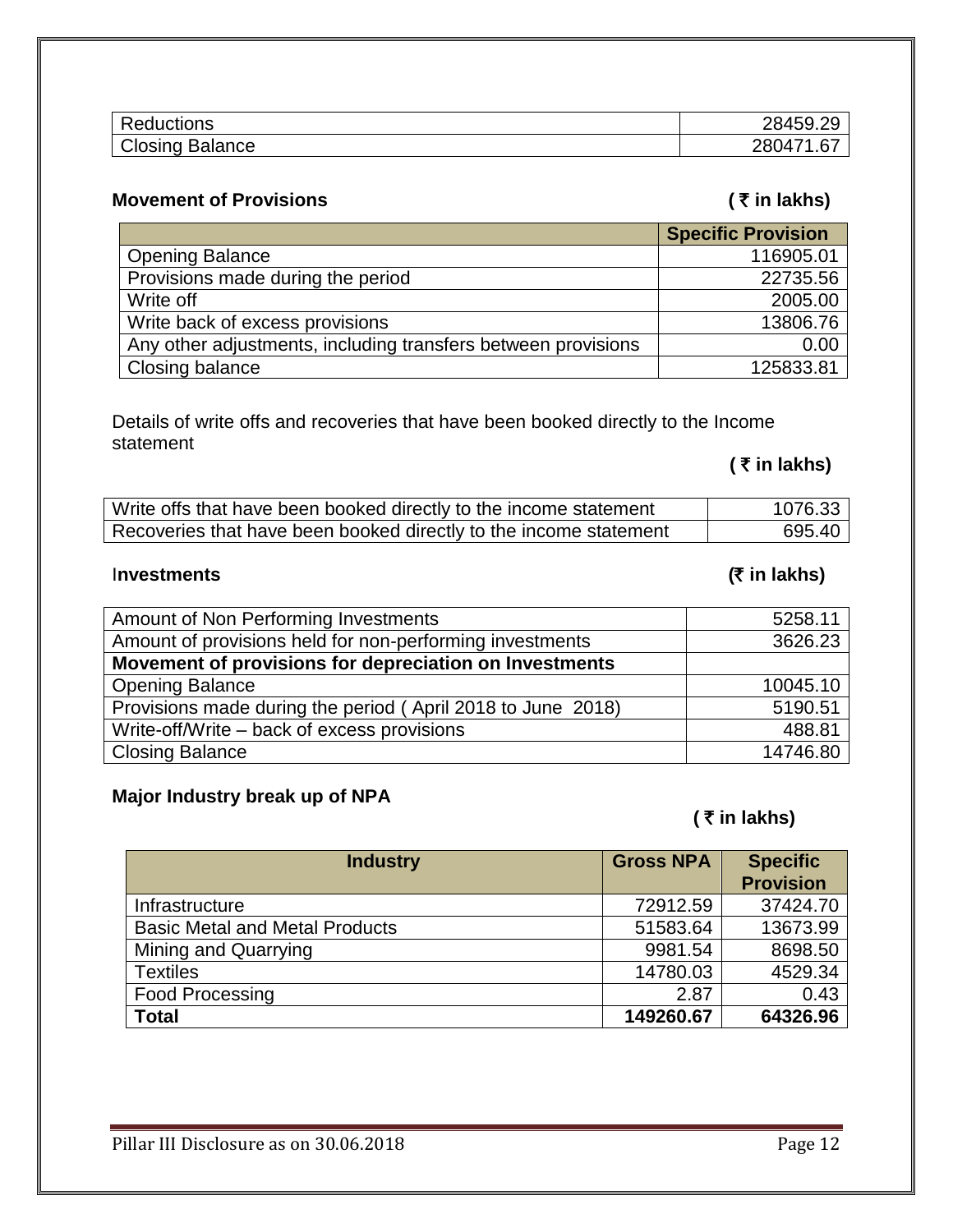# **Geographic wise Distribution of NPA and Provision**

## **(** ` **in lakhs)**

| Geography | <b>Gross NPA</b> | <b>Specific Provision</b> |
|-----------|------------------|---------------------------|
| Domestic  | 280471.67        | 125833.81                 |
| Overseas  | 0.00             |                           |
| Total     | 280471.67        | 125833.81                 |

# **Table DF- 4- Credit Risk : Disclosures for Portfolios Subject to the Standardized Approach**

a) For exposure amounts after risk mitigation subject to the standardized approach, amount of a bank's outstanding (rated and unrated) in the following three major risk buckets as well as those that are deducted:

| <b>Particulars</b>                               | < 100% Risk Weight | 100% Risk Weight<br>> 100% Risk Weight |           |                   | <b>Grand Total</b> |            |            |            |
|--------------------------------------------------|--------------------|----------------------------------------|-----------|-------------------|--------------------|------------|------------|------------|
|                                                  | <b>BV**</b>        | RWA**                                  | <b>BV</b> | <b>RWA</b>        | <b>BV</b>          | <b>RWA</b> | <b>BV</b>  | <b>RWA</b> |
|                                                  |                    |                                        |           | <b>Fund Based</b> |                    |            |            |            |
| Loans &<br>Advances                              | 1622669.31         | 706398.53                              | 756137.49 | 682881.83         | 233910.82          | 338078.41  | 2612717.62 | 1727358.77 |
| Investments                                      | 611961.42          | 0.00                                   | 0.00      | 0.00              | 0.00               | 0.00       | 611961.42  | 0.00       |
| Other<br>Assets*                                 | 374779.04          | 41583.30                               | 43289.50  | 39945.03          | 20523.04           | 51307.60   | 438591.58  | 132835.93  |
| Exposure<br>under<br>mitigation                  | 438638.33          | 0.00                                   | 76600.13  | 0.00              | 98.74              | 0.00       | 515337.2   | 0.00       |
| <b>Total Fund</b><br><b>Based</b><br>outstanding | 2609409.77         | 747981.83                              | 799426.99 | 722826.86         | 254433.86          | 389386.01  | 3663270.62 | 1860194.70 |
| Non Fund<br>based (after<br>applying<br>CCF)     | 46531.03           | 16771.12                               | 52991.40  | 38453.88          | 30851.32           | 36484.91   | 130373.75  | 91709.91   |
| <b>Total</b>                                     | 2655940.80         | 764752.95                              | 852418.39 | 761280.74         | 285285.18          | 425870.92  | 3793644.37 | 1951904.61 |

\* Other assets include cash, balance with RBI, balance with other banks, fixed assets and others.

\*\* BV: Book Value; RWA: Risk Weighted Assets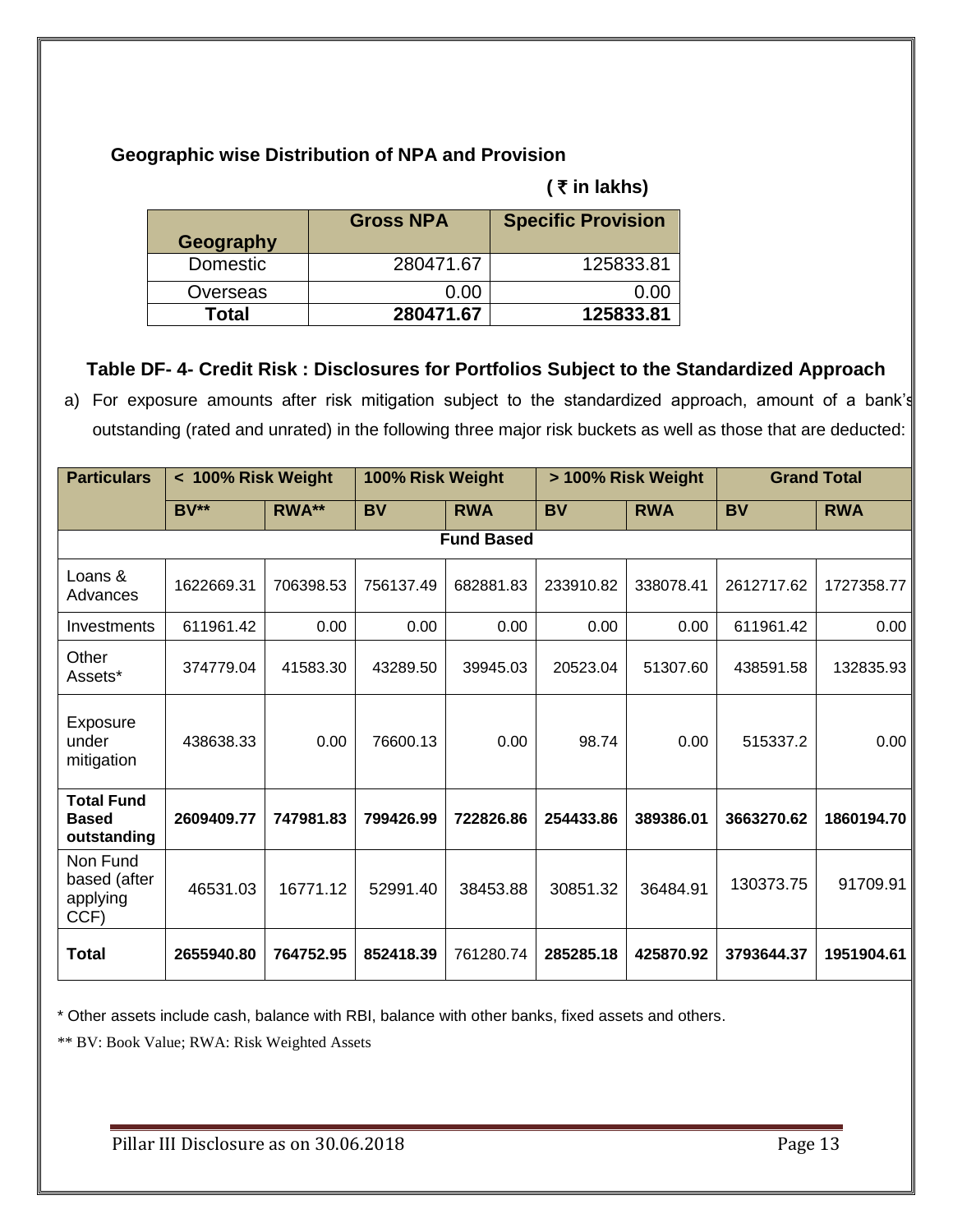# **Table DF- 5-Credit Risk: Credit Risk Mitigation: Disclosures for Standardized Approaches**

# **Qualitative Disclosures**

a) The general qualitative disclosure requirement with respect to credit risk mitigation including

# **Policies and process for and an indication of the extent to which the bank makes use of, on and off balance sheet netting;**

# **Policies and processes for collateral valuation and management**

Bank has a policy and procedure for the management of collateral and guarantees.

Valuation is based on the current market value of the collateral and not biased in order to enable the bank, to grant a higher credit limit to the borrower or improve its internal credit rating, make a smaller amount of provision or continue interest accrual for a problem credit.

Further, collateral is revalued on a regular basis, though the frequency may vary with the type of collateral involved and the nature & the internal credit rating of the underlying credit e.g. frequency for shares and properties as collateral would be different.

Collaterals & guarantees are properly evaluated with respect to legal validity, enforceability in all relevant jurisdictions, etc., for the purpose of netting as credit risk mitigants as per the policy.

A more conservative approach is adopted for valuing the collateral of problem credits because the forced-sale value, rather than the open market value, is likely to be closer to what eventually may be realized from an asset sale when the market conditions are un-favorable. Therefore, a discount to the estimated market value should be applied where appropriate.

# **Description of the main types of collateral taken by the bank**

Under Standardized approach, the following collateral instruments used as risk mitigants for the capital computation.

- 1. Cash and fixed deposits of the Borrower with the Bank.
- 2. Gold ( The value of the gold arrived after notionally converting into 99.99% purity)
- 3. Securities issued by Central and State Governments.
- 4. Kisan Vikas Patra and National Savings Certificates (with no lock-in period)
- 5. Life insurance policies with a declared surrender value of an insurance company which is regulated by an insurance sector regulator.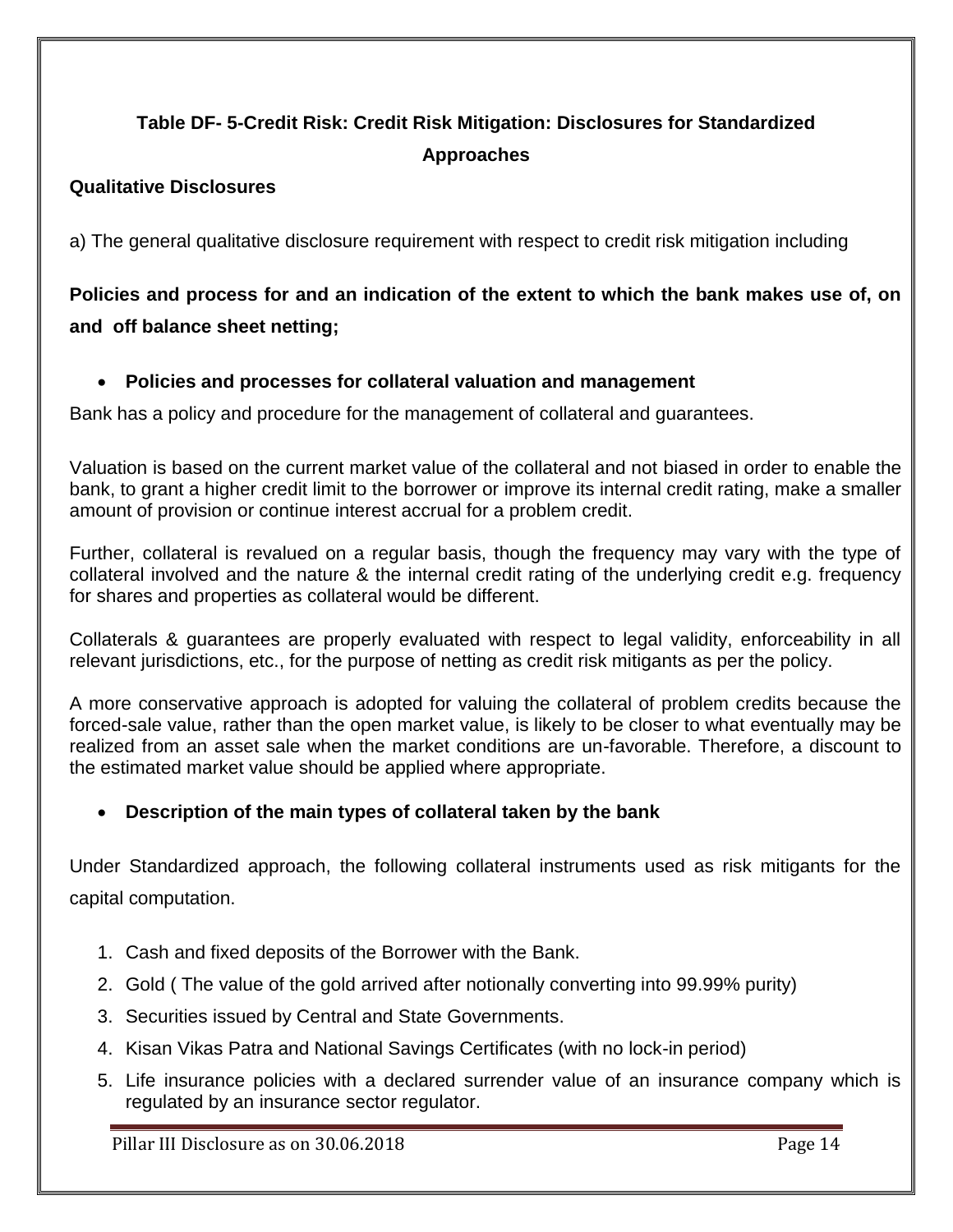- 6. Debt Securities issued by Public Sector Entities and other entities (including banks and other primary dealers) rated by chosen rating agency attracting 100% risk weight or lesser risk weight.( i.e. rated atleast BBB(-) or A3 for short-term debt instruments)
- 7. Debt Securities not rated by a chosen Credit Rating Agency in respect of which banks should be sufficiently confident about the market liquidity where these are
	- a) Issued by a bank
	- b) Listed on a recognized stock exchange,
	- c) Classified as senior debt and
	- d) all the rated issues of the same senior by the issuing bank are rated atleast BBB (-) or A3 by a chosen Credit Rating Agency.
	- e) The bank has no information to suggest that the issue justifies a rating below BBB (-) or A3 by a chosen Credit Rating Agency
- 8. Units of Mutual Funds regulated by the securities regulator of the jurisdiction of the Bank's operation and mutual funds where
	- a. A price for the units is publicly quoted daily i.e. where the daily NAV is available in public domain
	- b. Mutual fund is limited to investing in the permitted instruments listed.
- **Information about (market or credit ) risk concentrations within the mitigation taken**

Majority of the exposures are retail exposures and insulated with adequate liquid collateral by way of cash margin, KVP, fixed deposits, National Savings Certificate, Life Insurance Policies etc for reducing the capital buffer after applying applicable haircuts in the respective securities.

#### **Quantitative Disclosures**

a) For each separately disclosed credit risk portfolio the total exposure (after, where applicable, on –or off balance sheet netting) that is covered by eligible financial collateral after the application of haircuts.

Credit Risk exposure covered by Eligible Financial Collaterals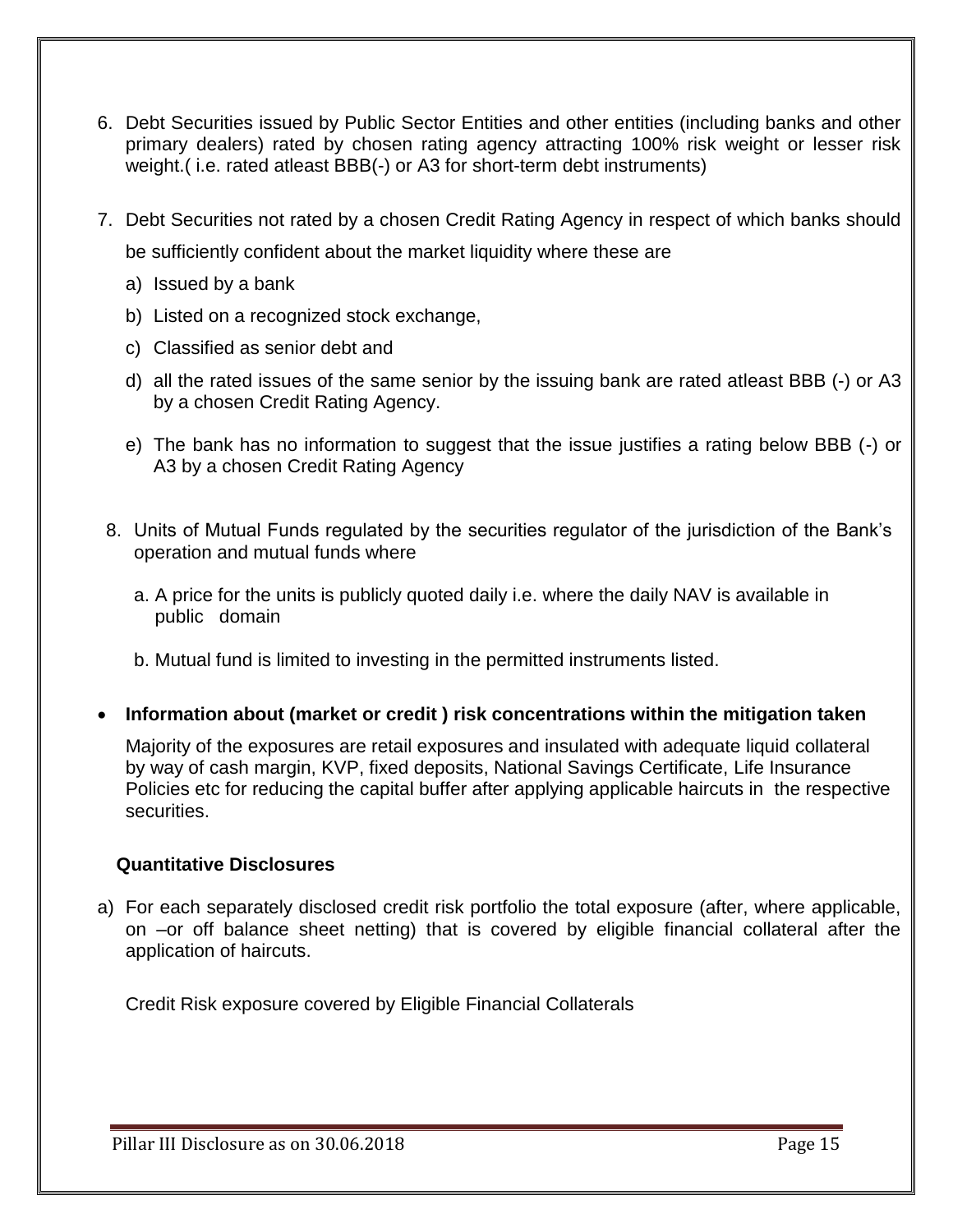# (` **in Lakhs**)

| Type of Exposure         | <b>Notional Exposure</b><br>After CCF) | Eligible Financial<br>Collaterals | Net Exposure |
|--------------------------|----------------------------------------|-----------------------------------|--------------|
| On Balance Sheet         | 375173.18                              | 422305.55                         | 0.00         |
| <b>Off Balance Sheet</b> | 130373.75                              | 32428.41                          | 97945.34     |
| <b>Total</b>             | 505546.93                              | 454733.96                         | 97945.34     |

b) For each separately disclosed portfolio the total exposure (after, where applicable, on- or offbalance sheet netting) that is covered by guarantees/credit derivatives (whenever specifically permitted by RBI)

**NIL**

# **Leverage Ratio (Solo)** (₹ in lakhs)

|                | Table DF 18 - Leverage Ratio Common Disclosure Template                                                       |                |  |  |  |  |
|----------------|---------------------------------------------------------------------------------------------------------------|----------------|--|--|--|--|
|                | <b>Item</b>                                                                                                   | Leverage ratio |  |  |  |  |
|                |                                                                                                               | framework      |  |  |  |  |
|                | <b>On-Balance Sheet Exposure</b>                                                                              |                |  |  |  |  |
| 1              | 1 On-balance sheet items (excluding derivatives and SFTs, but including<br>collateral)                        | 3840745.80     |  |  |  |  |
| $\overline{2}$ | (Asset amounts deducted in determining Basel III Tier 1 capital)                                              | 3361.66        |  |  |  |  |
| $\overline{3}$ | Total on-balance sheet exposures (excluding derivatives and SFTs)<br>(sum of lines 1 and 2)                   | 3837384.14     |  |  |  |  |
|                | <b>Derivative Exposure</b>                                                                                    |                |  |  |  |  |
| $\overline{4}$ | Replacement cost associated with all derivatives transactions<br>(i.e. net of eligible cash variation margin) |                |  |  |  |  |
| 5              | Add-on amounts for PFE associated with all derivatives                                                        | 7640.58        |  |  |  |  |
|                | transactions                                                                                                  |                |  |  |  |  |
| 6              | Gross-up for derivatives collateral provided where deducted from the                                          |                |  |  |  |  |
|                | balance sheet assets pursuant to the operative accounting                                                     |                |  |  |  |  |
|                | framework                                                                                                     |                |  |  |  |  |
| $\overline{7}$ | (Deductions of receivables assets for cash variation margin                                                   |                |  |  |  |  |
|                | provided in derivatives transactions)                                                                         |                |  |  |  |  |
| 8              | (Exempted CCP leg of client-cleared trade exposures)                                                          |                |  |  |  |  |
| $\overline{9}$ | Adjusted effective notional amount of written credit derivatives                                              |                |  |  |  |  |
| 10             | (Adjusted effective notional offsets and add-on deductions for                                                |                |  |  |  |  |
|                | written credit derivatives)                                                                                   |                |  |  |  |  |
| 11             | Total derivative exposures (sum of lines 4 to 10)                                                             | 7640.58        |  |  |  |  |
|                | <b>Securities Financing Transaction Exposures</b>                                                             |                |  |  |  |  |
| 12             | Gross SFT assets (with no recognition of netting), after adjusting for sale<br>accounting transactions        | 0.00           |  |  |  |  |
|                |                                                                                                               |                |  |  |  |  |

Pillar III Disclosure as on 30.06.2018 Pillar III Disclosure as on 30.06.2018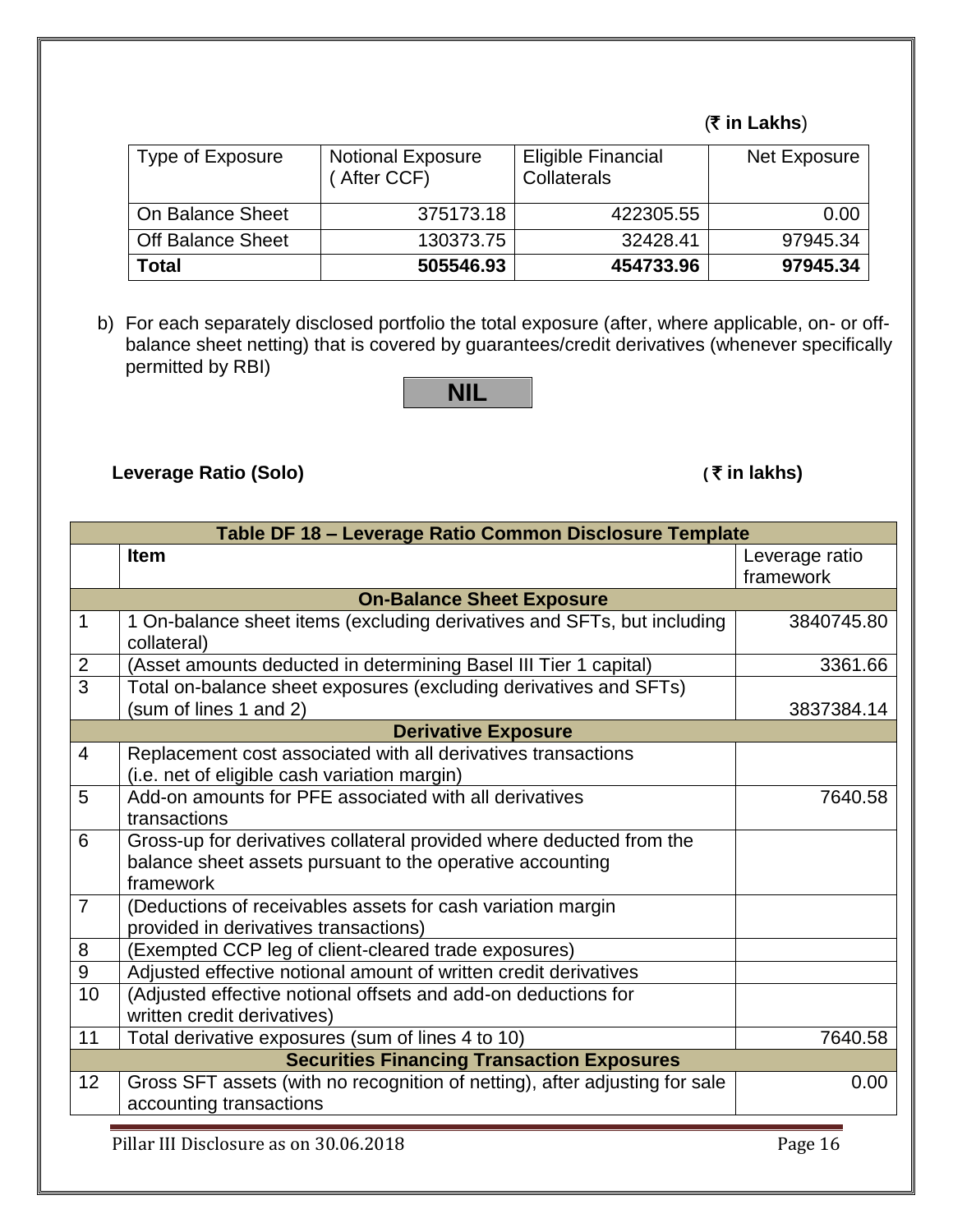| 13 | (Netted amounts of cash payables and cash receivables of gross SFT | 0.00       |  |  |  |
|----|--------------------------------------------------------------------|------------|--|--|--|
|    | assets)                                                            |            |  |  |  |
| 14 | <b>CCR</b> exposure for SFT assets                                 | 0.00       |  |  |  |
| 15 | Agent transaction exposures                                        | 0.00       |  |  |  |
| 16 | Total securities financing transaction exposures                   | 0.00       |  |  |  |
|    | (sum of lines 12 to 15)                                            |            |  |  |  |
|    | Other off-balance sheet exposures                                  |            |  |  |  |
| 17 | Off-balance sheet exposure at gross notional amount                | 227853.90  |  |  |  |
| 18 | (Adjustments for conversion to credit equivalent amounts)          | 81924.55   |  |  |  |
| 19 | Off-balance sheet items (sum of lines 17 and 18)                   | 145929.35  |  |  |  |
|    | <b>Capital and total exposures</b>                                 |            |  |  |  |
| 20 | <b>Tier 1 Capital</b>                                              | 176168.31  |  |  |  |
| 21 | Total exposures (sum of lines 3,11,16 and 19)                      | 3990954.07 |  |  |  |
|    | <b>Leverage Ratio</b>                                              |            |  |  |  |
| 22 | Basel III leverage ratio (%)                                       | 4.41       |  |  |  |

# **Liquidity Coverage Ratio**

# **(** ` **in lakhs)**

|                |                                                | <b>June 2018</b>                                  |                                                 |  |
|----------------|------------------------------------------------|---------------------------------------------------|-------------------------------------------------|--|
|                |                                                | <b>Total Unweighted</b><br><b>Value (Average)</b> | <b>Total Weighted</b><br><b>Value (Average)</b> |  |
|                | <b>High Quality Liquid Assets</b>              |                                                   |                                                 |  |
| 1.             | <b>Total High Quality Liquid Assets (HQLA)</b> |                                                   | 534374.27                                       |  |
|                | Cash Outflows                                  |                                                   |                                                 |  |
| $\overline{2}$ | <b>Retail deposits and deposits from small</b> |                                                   |                                                 |  |
|                | business customers, of which                   | 1338559.00                                        | 119375.83                                       |  |
| (i)            | <b>Stable Deposits</b>                         | 289601.43                                         | 14480.07                                        |  |
| (i)            | Less stable Deposits                           | 1048957.57                                        | 104895.76                                       |  |
| 3              | Unsecured wholesale funding, of which:         | 288424.38                                         | 75276.78                                        |  |
| (i)            | Operational deposits (all                      |                                                   |                                                 |  |
|                | counterparties)                                | 0.00                                              | 0.00                                            |  |
| (ii)           | Non-operational deposits (all                  |                                                   |                                                 |  |
|                | counterparties)                                | 288424.38                                         | 75276.78                                        |  |
| (iii)          | Unsecured debt                                 | 0.00                                              | 0.00                                            |  |
| 4              | <b>Secured Wholesale funding</b>               | 160975.50                                         | 0.00                                            |  |
| 5.             | Additional requirements, of which              | 2543568.10                                        | 146365.08                                       |  |
| (i)            | Outflows related to derivative exposures       |                                                   |                                                 |  |
|                | and other collateral requirements              | 477.56                                            | 477.56                                          |  |
| (ii)           | Outflows related to loss of funding on         |                                                   |                                                 |  |
|                | debt products                                  | 0.00                                              | 0.00                                            |  |
| (iii)          | Credit and Liquidity facilities                | 2709.25                                           | 633.11                                          |  |

Pillar III Disclosure as on 30.06.2018 Page 17